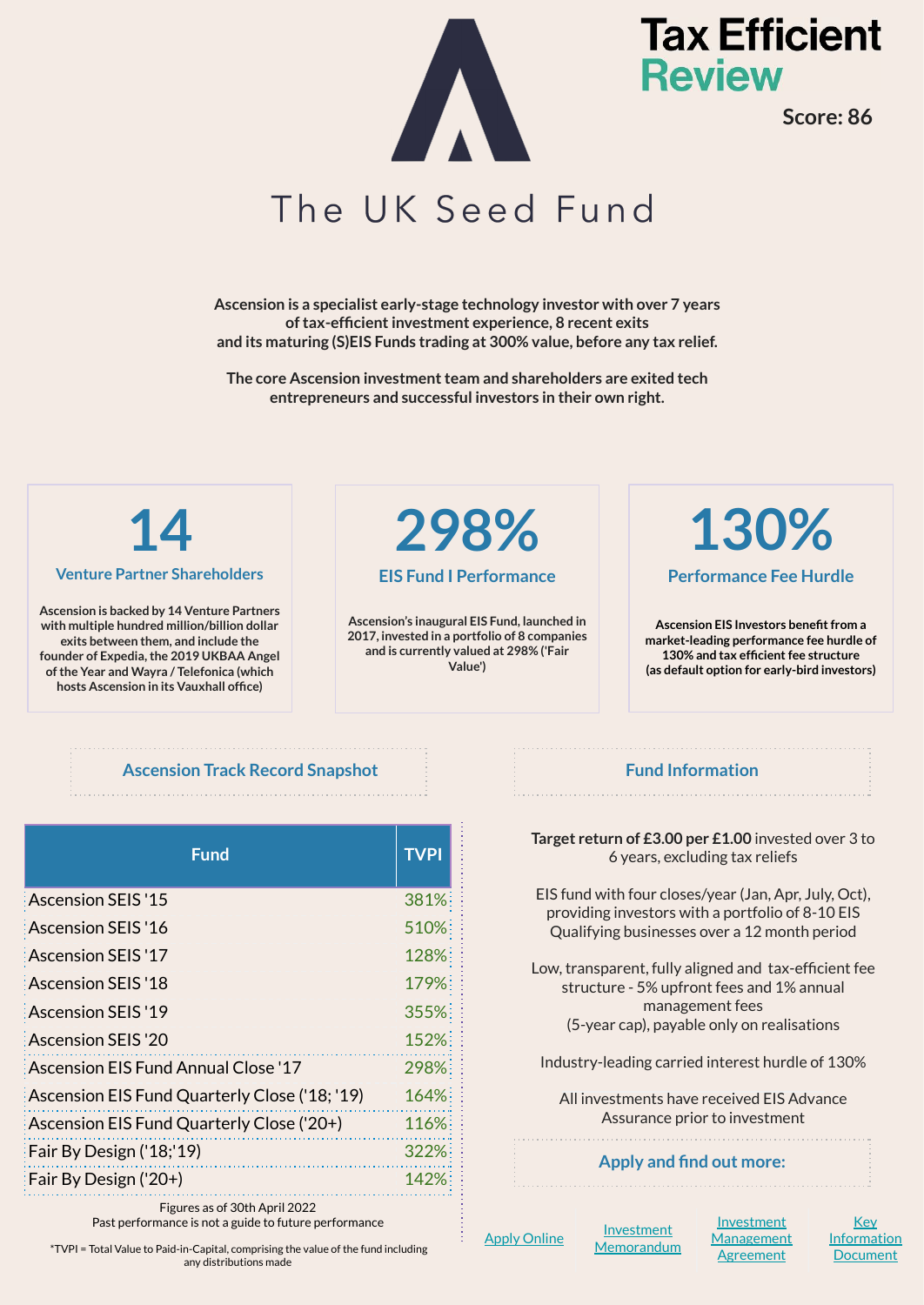# ASCENSION

**Ascension is differentiated** by focusing on early stage, highly scalable technology businesses in four key sectors, and co-investing with **top tier VCs...**



### **...with real world results**

**Below, a sample of Ascension's (S)EIS Fund values on the basis of each pound (£1) invested in the fund (excluding any CGT investment reliefs)**